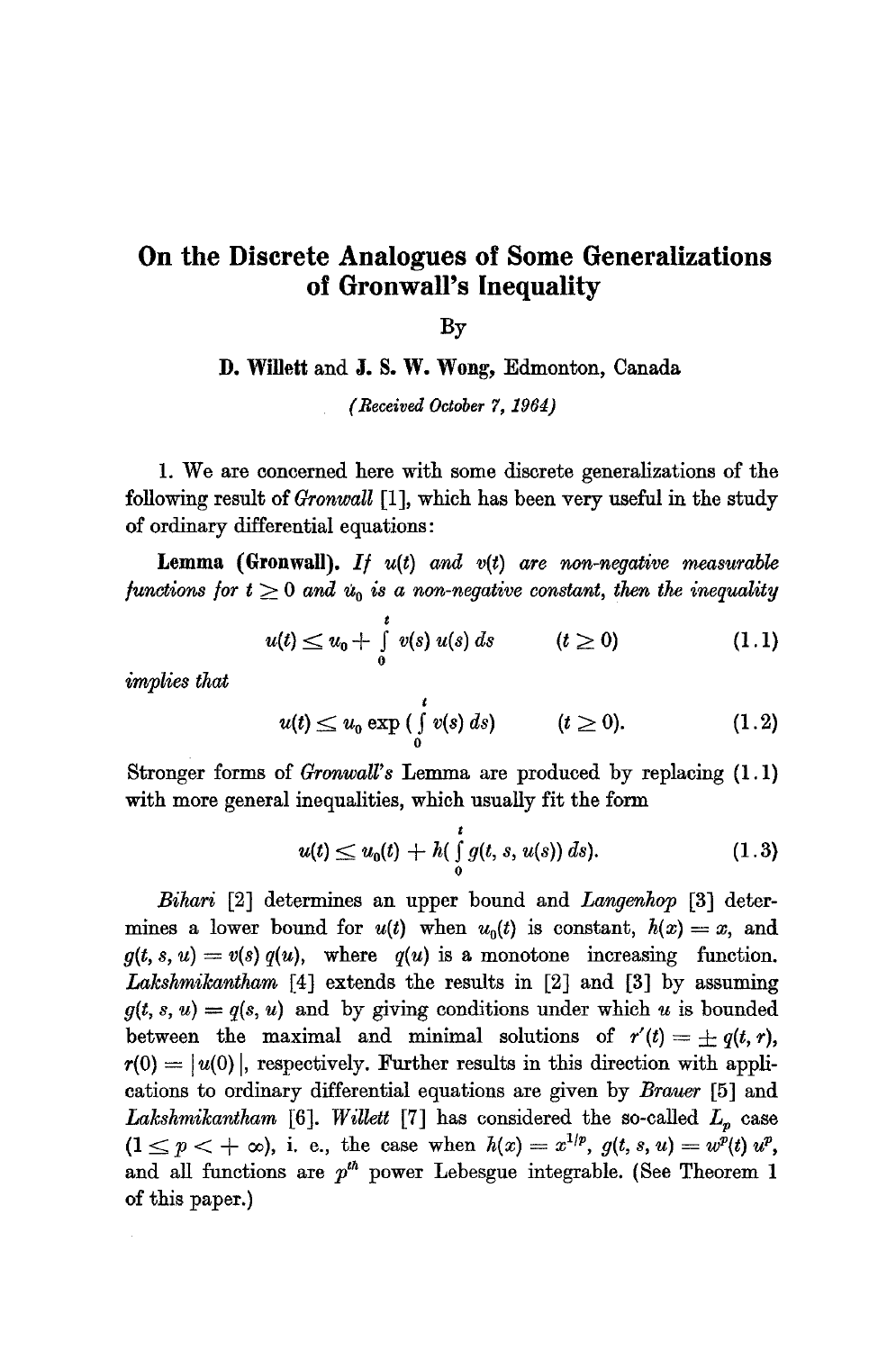The discrete analogue of the result of *Bihari* [2] was partially given by *Hull* and *Luxemburg* [8] and was used by them for the numerical treatment of ordinary differential equations. In this note we will state and prove discrete analogues to the  $L_p$  case considered by *Willett* [7] and to the interesting special case of *Lakshmikantham* [4] when  $q(s, u) = v(s) u(s) + w(s) u^p(s)$   $(p \geq 0, p \neq 1)$ .

2. In the following two theorems we assume that all functions are real-valued, non-negative, defined on a given interval I with zero as left endpoint, and Lebesgue measurable on I. Such a function  $x = x(t)$ is said to be *locally integrable on I* if for each  $t \in I$ , the Lebesgue integral f  $x(s) ds$  is finite.

**Theorem 1.** Let the functions  $v(t)$   $u^p(t)$ ,  $v(t)$   $w^p(t)$ , and  $v(t)$   $u_0^p(t)$  be *locally integrable non-negative functions on I. Then the following inequality for*  $1 \leq p < \infty$ 

$$
u(t) \le u_0(t) + w(t) \left( \int_0^t v(s) \ u^p(s) \ ds \right)^{1/p} \qquad (t \in I) \qquad (2.1)
$$

*implies that* 

$$
(\int_{0}^{t} v(s) u^{p}(s) ds)^{1/p} \leq \frac{(\int_{0}^{t} v(s) u_{0}^{p}(s) e(s) ds)^{1/p}}{1 - (1 - e(t))^{1/p}} \qquad (t \in I), \qquad (2.2)
$$

*whe~'e* 

**0** 

$$
e(t) = \exp(-\int_{0}^{t} v(s) w^{p}(s) ds).
$$
 (2.3)

Theorem 1 with  $v(t) = 1$  is proven as Lemma 2.2 in [7]. The case for general *v(t)* follows easily from this case by multiplying inequality (2.1) by  $v^{1/p}(t)$  and identifying  $v^{1/p}(t)u(t)$  with  $u(t)$ . A bound on  $u(t)$ , which is independent of  $u(t)$ , can be obtained now by substituting for  $\int_0^t v(s) u^p(s) ds$ <sup>1/p</sup> in equation (2.1). 0

**Theorem 2.** Let the functions  $v(t)$ ,  $w(t)$ ,  $v(t)$   $u(t)$ , and  $w(t)$   $u^p(t)$  be *locally integrable non-negative functions on I. If*  $u_0 > 0$  *and*  $p \geq 0$ ,  $p + 1$ *, then the following inequality* 

$$
u(t) \le u_0 + \int_0^t v(s) \ u(s) \ ds + \int_0^t w(s) \ u^p(s) \ ds \qquad (t \in I) \qquad (2.4)
$$

*implies that*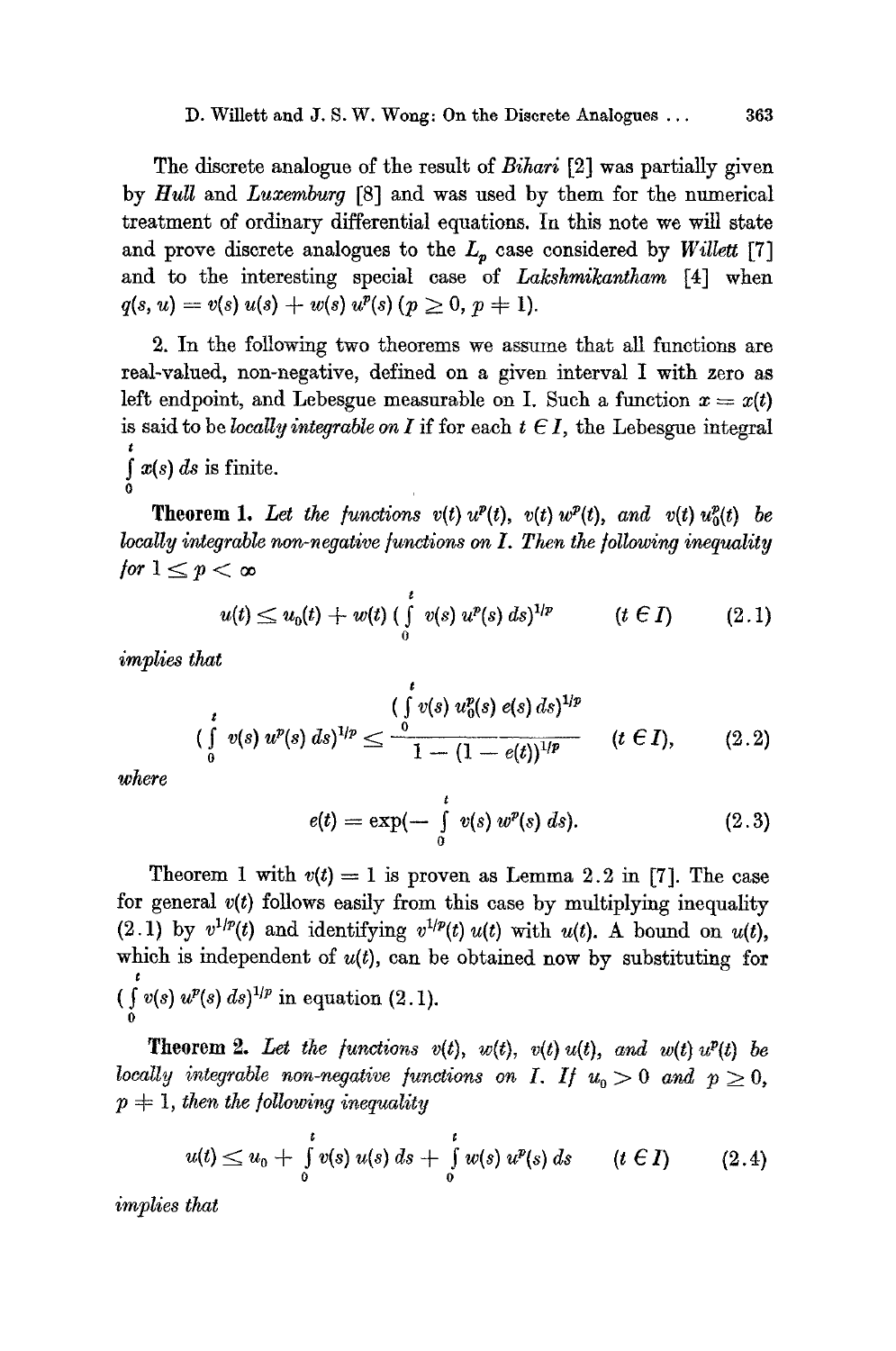$$
u(t) \exp(-\int_{0}^{t} v(s) ds) \le (u_0^q + q \int_{0}^{t} w(s) \exp(-q \int_{0}^{s} v(r) dr) ds)^{1/q}
$$
  
(q = 1 - p; t \in I). (2.5)

To prove Theorem 2, let  $v(t)$  be defined as the right member of  $(2.4)$ ; so

$$
\psi'(t) \leq v(t) \psi(t) + w(t) \psi''(t) \qquad (t \in I), \qquad (2.6)
$$

since  $p \geq 0$ . By Theorem 1 of [4] we know that  $\psi(t)$  is bounded by the maximal solution *r(t)* of

$$
r'(t) = v(t) r(t) + w(t) r^{p}(t), r(0) = u_0;
$$
\n(2.7)

and we can solve  $(2.7)$  explicitly as a Bernoulli equation. However, we need not refer to the result in [4] at all for this special case, but can obtain directly from (2.6) that

$$
\theta'(t) \leq w(t) \; \theta^p(t) \exp(-q \int_0^t v(s) \; ds) \qquad (q = 1 - p), \qquad (2.8)
$$

where

$$
\theta(t) = \psi(t) \exp(-\int_{0}^{t} v(s) \, ds). \tag{2.9}
$$

Since  $\theta(t) > 0$  on I, we can divide (2.8) by  $\theta^p(t)$  and integrate to obtain equation (2.5) for all  $p \ge 0$ ,  $p \ne 1$  ( $q = 1 - p$ ).

If  $u_0 = 0$ , then equation (2.4) is valid for all positive constants  $u_*$  in place of  $u_0$ . By letting  $u_* \to 0$  in the corresponding equation (2.5), we get that equation (2.5) as it now stands is also valid when  $u_0 = 0$ , if we agree to first write the right hand side with a factor  $u_0$  when  $q < 0$ .

3. We will prove in this section the discrete versions of Theorems 1 and 2.

**Theorem 3.** Suppose that  $u_0(n)$ ,  $w(n)$ ,  $v(n-1)$ , and  $u(n)$   $(n = 1, 2, ...)$ are non-negative sequences of numbers with  $v(0) = 0$ . Then the following *inequality for*  $1 \leq p < \infty$ 

$$
u(n+1) \le u_0(n+1) + w(n+1) \sum_{j=0}^{n} v(j) u^p(j)^{1/p} \quad (n=0,1,\ldots)
$$
 (3.1)  
implies that

$$
\sum_{i=0}^n v(j) u^p(j) \big)^{1/p} \leq \frac{\left(\sum_{j=0}^n v(j) u_0^p(j) e(j)\right)^{1/p}}{1 - (1 - e(n))^{1/p}} \quad (n = 0, 1, \ldots), \quad (3.2)
$$

*where*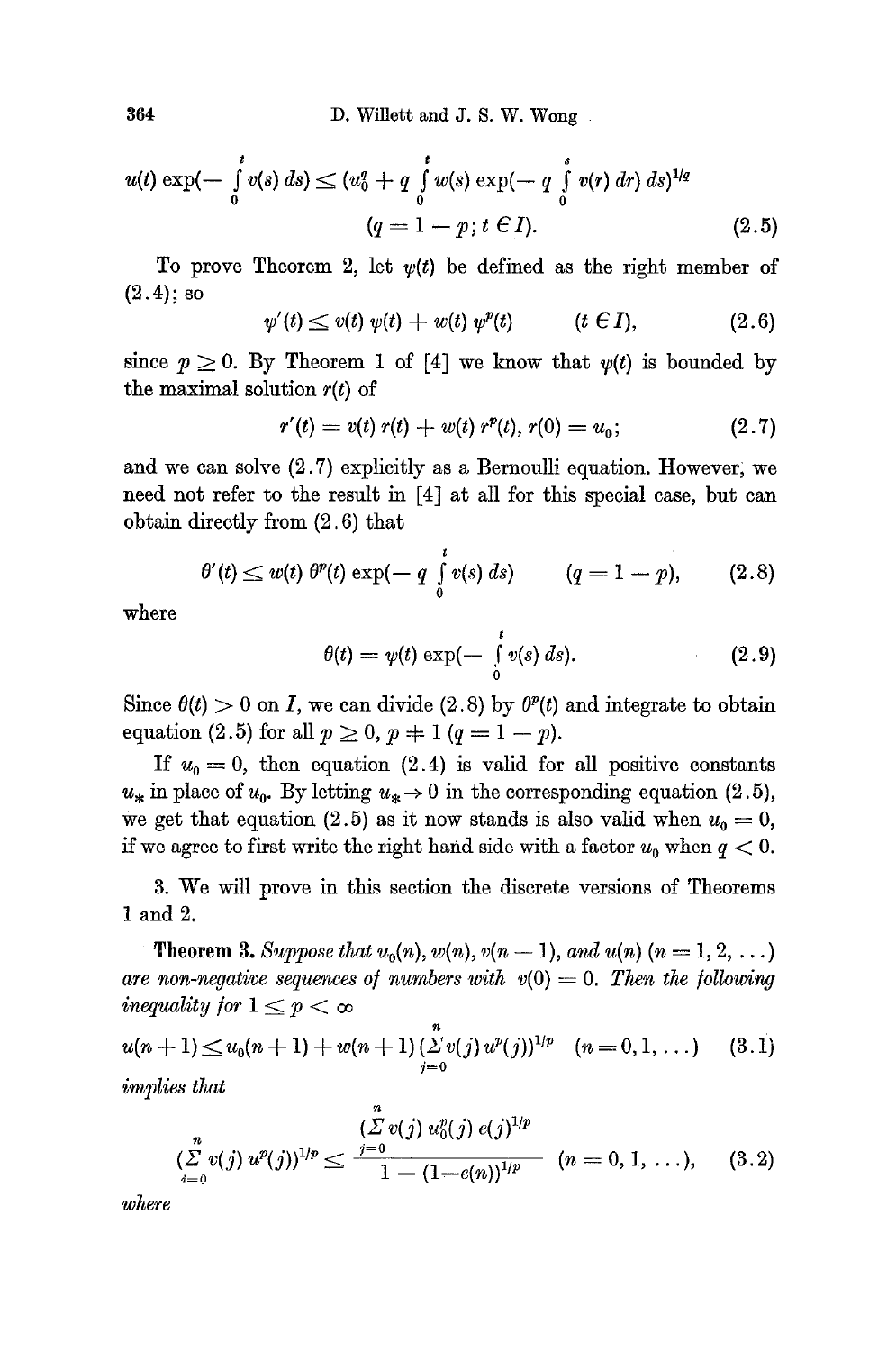On the Discrete Analogues of Some Generalizations of Gronwall's Inequality 365

$$
e(n) = \prod_{i=0}^{n} (1 + v(i) w^{p}(i))^{-1} \qquad (n = 0, 1, ...).
$$
 (3.3)

*Proof:* The proof is the direct analogue of the proof of Theorem 1 as given in [7]. Define a sequence of numbers

$$
\psi(k) = e(k) \sum_{j=0}^{k} v(j) u^{p}(j) \quad (k = 0, 1, ..., n), \quad (3.4)
$$

where

$$
e(k) - e(k-1) = -v(k) wp(k) e(k) \qquad (k = 1, 2, ..., n), \qquad (3.5)
$$
  

$$
e(0) = 1.
$$

The solution  $e(k)$  of (3.5) is given by (3.3). It follows from (3.1), (3.4), and (3.5) that

$$
\psi(k) - \psi(k-1) \leq \left(v^{1/p}(k) u_0(k) e^{1/p}(k) + \frac{v^{1/p}(k) w(k) \psi^{1/p}(k-1)}{(1 + v(k) w^p(k))^{1/p}}\right)^p - \frac{v(k) w^p(k) \psi(k-1)}{1 + v(k) w^p(k)} \qquad (k = 1, 2, ..., n).
$$
\n(3.6)

Next, sum (3.6) from  $k = 1$  to  $k = n$ , transpose the second sum in the right member, form the  $p^{th}$  root of both sides, and apply *Minkowski's* inequality for sums to the right member to obtain

$$
\left(\psi(n) + \sum_{k=1}^{n} \frac{v(k) w^{p}(k) \psi(k-1)}{1 + v(k) w^{p}(k)}\right)^{1/p} \le \left(\sum_{k=1}^{n} v(k) u_{0}^{p}(k) e(k)\right)^{1/p} + \left(\sum_{k=1}^{n} \frac{v(k) w^{p}(k) \psi(k-1)}{1 + v(k) w^{p}(k)}\right)^{1/p}.
$$
 (3.7)

Transpose the second term of the right member of (3.7) to obtain a left member of the form  $f(x)=(c+x)^{1/p}-x^{1/p}$  ( $c\geq0, p\geq1$ ). Since  $f'(x) \leq 0$  for all  $x \geq 0$ , we may replace x by a larger quantity without destroying inequality (3.7). In this regard, we note that

$$
\sum_{k=1}^{n} \frac{v(k) w^{p}(k) w(k-1)}{1 + v(k) w^{p}(k)} = \sum_{k=1}^{n} \frac{v(k) w^{p}(k) e(k-1)}{1 + v(k) w^{p}(k)} \sum_{j=0}^{k-1} v(j) w^{p}(j) \le
$$
\n
$$
\leq \sum_{k=1}^{n} v(k) w^{p}(k) e(k) \sum_{k=0}^{n} v(j) w^{p}(j) = (1 - e(n)) \sum_{j=0}^{n} v(j) w^{p}(j). \tag{3.8}
$$

 $(3.2)$  follows by substituting from  $(3.8)$  and  $(3.4)$  into  $(3.7)$ .

**Theorem 4.** Suppose that  $v(n)$ ,  $w(n)$ , and  $u(n + 1)$   $(n = 0, 1, 2, ...)$ are non-negative sequences of numbers with  $v(0)=w(0) = 0$ , and that  $u_0$ and p are constants with  $u_0 > 0$  and  $p \geq 0$ ,  $p \neq 1$ . Then the inequality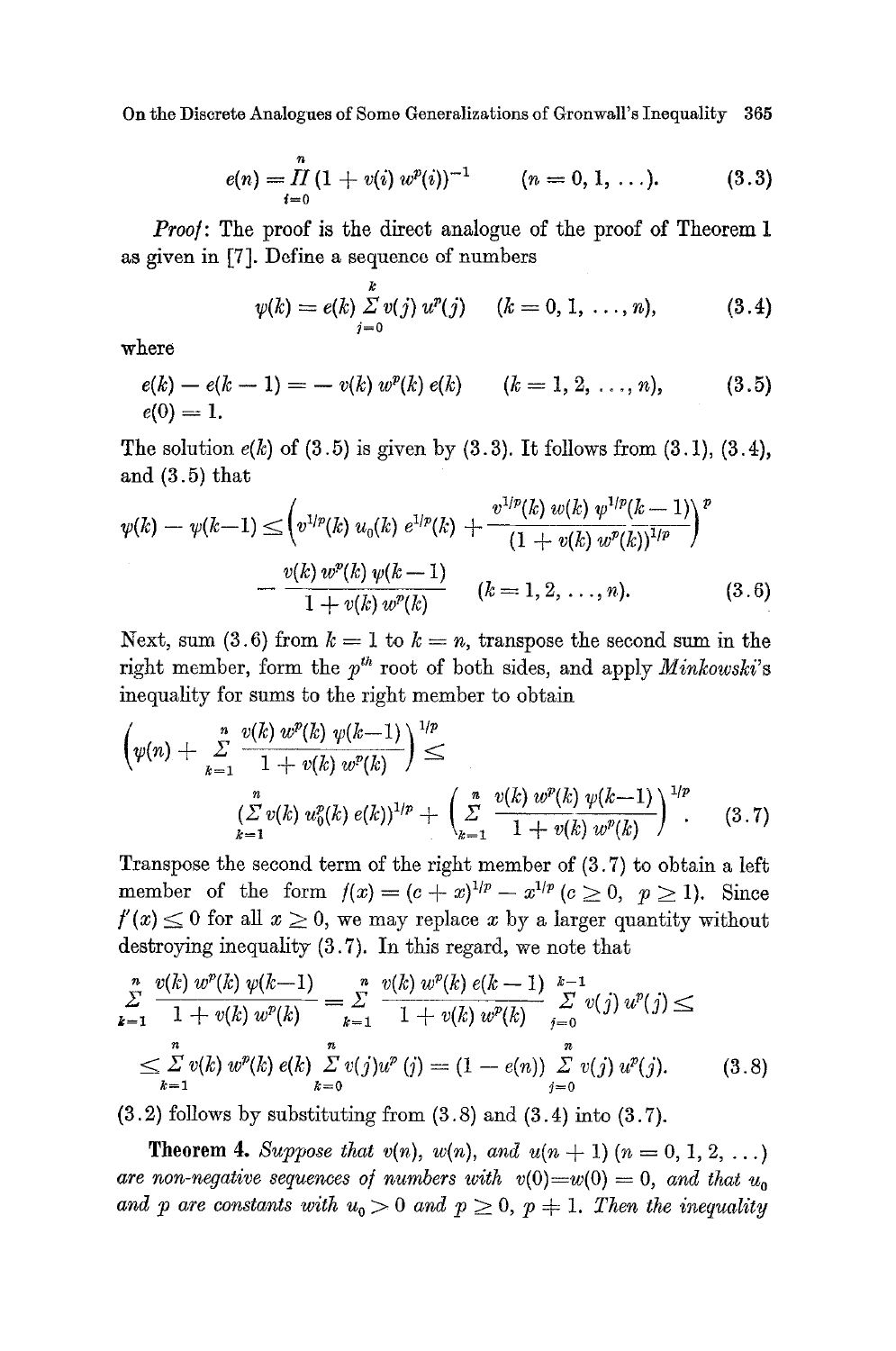$$
u(n + 1) \le u_0 + \sum_{j=0}^{n} v(j) u(j) + \sum_{j=0}^{n} w(j) u^{p}(j) \qquad (n = 0, 1, ...)
$$
 (3.9)

*implies that* 

$$
e(n) u(n+1) \leq (u_0^n + q \sum_{k=0}^n w(k) e^q(k))^{1/q} \quad (q = 1 - p; n = 0, 1, ...), \quad (3.10)
$$
  
where

*where* 

$$
e(n) = \prod_{j=0}^{n} (1 + v(j))^{-1} \qquad (n = 0, 1, \ldots).
$$
 (3.11)

*Proof:* Define a sequence of numbers  $\psi(k)$  by the right member of (3.9), i. e.,

$$
\psi(k) = u_0 + \sum_{j=0}^{k} v(j) u(j) + \sum_{j=0}^{k} w(j) u^p(j) \qquad (k = 0, 1, ...).
$$
 (3.12)

Then,

$$
\psi(k+1) - \psi(k) \le v(k+1) \psi(k) + w(k+1) \psi^{p}(k), \quad (3.13)
$$

since  $u^p(k+1) \leq v^p(k)$  for  $p \geq 0$ .

Transpose  $v(k + 1)$   $v(k)$  in (3.13) and multiply by  $e(k + 1)$ , where  $e(k + 1) - e(k) = -v(k + 1) e(k + 1),$  (3.14)  $e(0) = 1$ ,

to produce

$$
\psi(k+1) e(k+1) - \psi(k) e(k) \leq w(k+1) e^q(k+1) [\psi(k) e(k+1)]^p
$$
. (3.15)  
\nBecause  $\psi(k)$  is monotone increasing,  $e(k)$  is monotone decreasing, and  $q-1 \leq 0$ , we know that

$$
[\psi(k) e(k+1)]^{q-1} \geq x^{q-1}
$$

for all values x between  $\psi(k)$  e(k) and  $\psi(k + 1)$  e(k + 1). So if we apply the mean value theorem to the function  $f(x) = x^q/q$ , we see that

$$
\frac{\left[\psi(k+1)\,e(k+1)\right]^q - \left[\psi(k)\,e(k)\right]^q}{q} \leq
$$
\n
$$
\left[\psi(k)\,e(k+1)\right]^{q-1}\left[\psi(k+1)\,e(k+1) - \psi(k)\,e(k)\right].\tag{3.16}
$$

From (3.15), (3.16), and  $q = 1 - p$ , we obtain

$$
[\psi(k+1) e(k+1)]^{q} - [\psi(k) e(k)]^{q} \leq w(k+1) e^{q}(k+1),
$$

from which (3.10) follows for all values  $q \leq 1$ ,  $q \neq 0$  by summing.

4. Most of the results above have been used in their weak forms in several aspects of differential equations, as we have already indicated to some